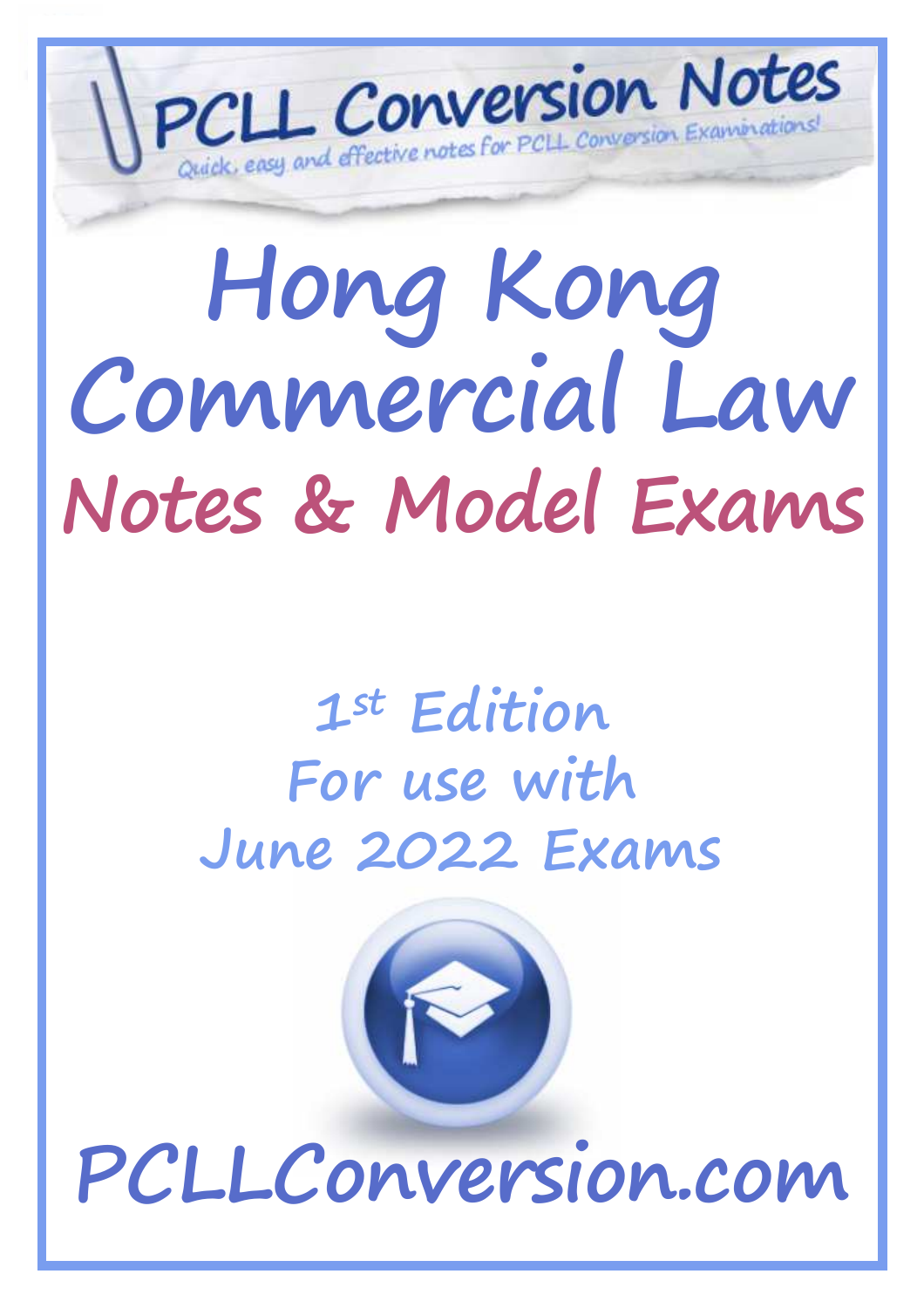

# **TABLE OF CONTENTS**

|  | i.          |    |  |  |  |  |  |
|--|-------------|----|--|--|--|--|--|
|  |             |    |  |  |  |  |  |
|  | ii.<br>iii. |    |  |  |  |  |  |
|  |             |    |  |  |  |  |  |
|  |             |    |  |  |  |  |  |
|  | ı.<br>ii.   |    |  |  |  |  |  |
|  | iii.        |    |  |  |  |  |  |
|  |             | 1) |  |  |  |  |  |
|  |             | 2) |  |  |  |  |  |
|  | iv.         |    |  |  |  |  |  |
|  |             | 1) |  |  |  |  |  |
|  |             | 2) |  |  |  |  |  |
|  |             | 3) |  |  |  |  |  |
|  |             | 4) |  |  |  |  |  |
|  |             | 5) |  |  |  |  |  |
|  |             | 6) |  |  |  |  |  |
|  | v.          |    |  |  |  |  |  |
|  | vi.         |    |  |  |  |  |  |
|  | vii.        |    |  |  |  |  |  |
|  |             | 1) |  |  |  |  |  |
|  |             | 2) |  |  |  |  |  |
|  |             | 3) |  |  |  |  |  |
|  |             | 4) |  |  |  |  |  |
|  |             |    |  |  |  |  |  |
|  |             |    |  |  |  |  |  |
|  | ii.         |    |  |  |  |  |  |
|  |             |    |  |  |  |  |  |
|  |             |    |  |  |  |  |  |
|  | İ.          |    |  |  |  |  |  |
|  |             | 1) |  |  |  |  |  |
|  |             | 2) |  |  |  |  |  |
|  | ii.         |    |  |  |  |  |  |
|  |             | 1) |  |  |  |  |  |
|  |             | 2) |  |  |  |  |  |
|  |             | 3) |  |  |  |  |  |
|  |             | 4) |  |  |  |  |  |
|  | iii.        |    |  |  |  |  |  |
|  |             | 1) |  |  |  |  |  |
|  |             | 2) |  |  |  |  |  |
|  | iv.         |    |  |  |  |  |  |
|  |             | 1) |  |  |  |  |  |
|  |             | 2) |  |  |  |  |  |
|  |             | 3) |  |  |  |  |  |
|  | v.          |    |  |  |  |  |  |
|  | vi.         |    |  |  |  |  |  |
|  | vii.        |    |  |  |  |  |  |
|  |             |    |  |  |  |  |  |
|  | ı.          |    |  |  |  |  |  |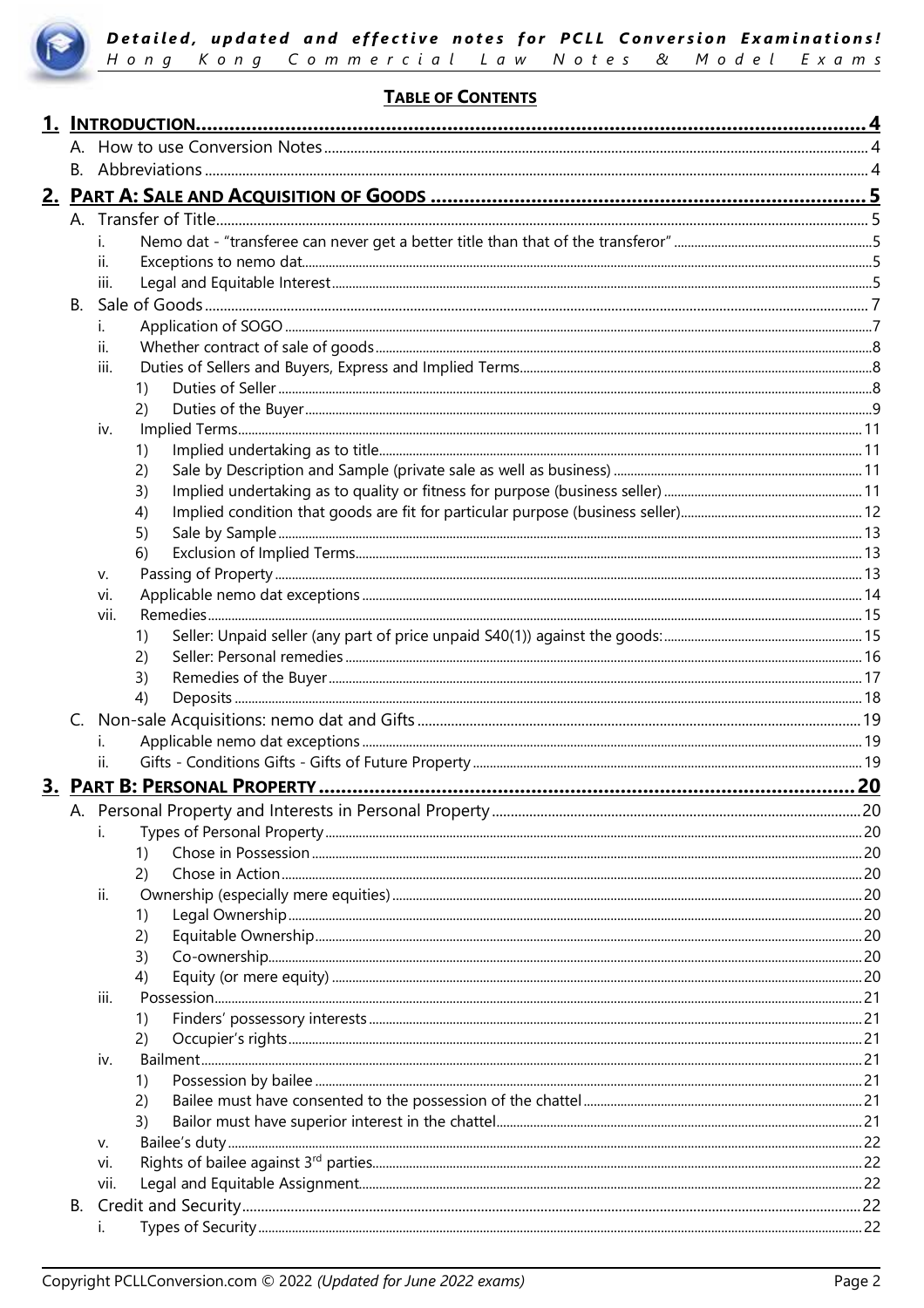

 $\overline{4}$ .

|    | ii.   |                                                                                                        |    |
|----|-------|--------------------------------------------------------------------------------------------------------|----|
|    |       | 1)                                                                                                     |    |
|    | iii.  |                                                                                                        |    |
|    |       | 1)                                                                                                     |    |
|    | iv.   |                                                                                                        |    |
|    | V.    |                                                                                                        |    |
|    |       | 1)                                                                                                     |    |
|    |       | 2)                                                                                                     |    |
|    | vi.   |                                                                                                        |    |
|    |       | 1)                                                                                                     |    |
|    |       | 2)                                                                                                     |    |
|    |       | 3)                                                                                                     |    |
|    |       |                                                                                                        |    |
|    |       | 4)                                                                                                     |    |
|    | vii.  |                                                                                                        |    |
|    | viii. |                                                                                                        |    |
|    | IX.   |                                                                                                        |    |
|    |       | 1)                                                                                                     |    |
|    |       | 2)                                                                                                     |    |
|    | Х.    |                                                                                                        |    |
|    |       | 1)                                                                                                     |    |
|    |       | 2)                                                                                                     |    |
|    |       | 3)                                                                                                     |    |
|    | xi.   |                                                                                                        |    |
|    | xii.  |                                                                                                        |    |
|    |       | 1)                                                                                                     |    |
|    |       | 2)                                                                                                     |    |
|    |       | 3)                                                                                                     |    |
|    | xiii. |                                                                                                        |    |
|    | XIV.  |                                                                                                        |    |
|    |       | 1)                                                                                                     |    |
|    |       | 2)                                                                                                     |    |
|    |       | 3)                                                                                                     |    |
|    |       |                                                                                                        | 27 |
|    |       |                                                                                                        |    |
|    |       |                                                                                                        |    |
|    | ii.   | Function and Power of Consumer Council, Funds for Litigation and Group Litigation Consumer Council  28 |    |
|    |       | 1)                                                                                                     |    |
|    |       |                                                                                                        |    |
| В. |       |                                                                                                        |    |
|    | I.    |                                                                                                        |    |
|    |       | 1)                                                                                                     |    |
|    |       | 2)                                                                                                     |    |
|    |       | 3)                                                                                                     |    |
|    |       | 4)                                                                                                     |    |
|    |       | 5)                                                                                                     |    |
|    |       | 6)                                                                                                     |    |
|    |       | 7)                                                                                                     |    |
|    |       | 8)                                                                                                     |    |
|    |       |                                                                                                        |    |
|    | I.    |                                                                                                        |    |
|    |       | 1)                                                                                                     |    |
|    |       | 2)                                                                                                     |    |
|    |       | 3)                                                                                                     |    |
|    | ii.   |                                                                                                        |    |
|    | iii.  |                                                                                                        |    |
|    | IV.   |                                                                                                        |    |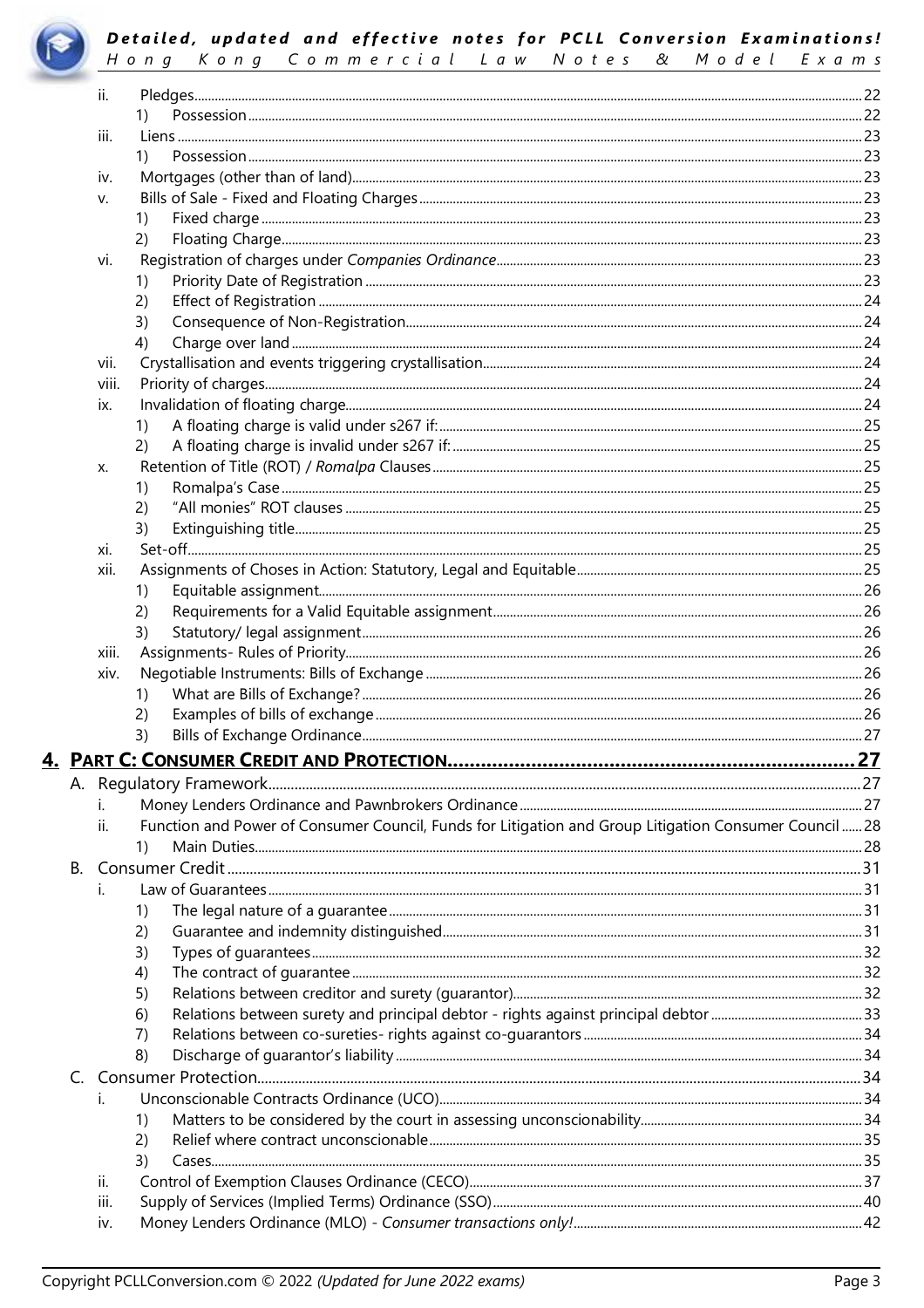

|     | 1)             |  |  |  |
|-----|----------------|--|--|--|
|     | 2)             |  |  |  |
| V.  |                |  |  |  |
|     | 1)             |  |  |  |
|     |                |  |  |  |
|     | 3)             |  |  |  |
|     | $\overline{4}$ |  |  |  |
| vi. |                |  |  |  |
|     | 1)             |  |  |  |
|     |                |  |  |  |
|     |                |  |  |  |

# **1. INTRODUCTION**

#### **A. HOW TO USE CONVERSION NOTES**

The Hong Kong Commercial Law Notes are formatted into a step-by-step guide, which you can use as a checklist in your exams to ensure that every element of the exam question is answered. You may find the Table of Contents to be a quick and useful overview of the law to be applied. You should also answer the exam question using the ILAC method, which will ensure your answer is comprehensive.

| Issue      | State the legal issue relevant to the problem                            |
|------------|--------------------------------------------------------------------------|
| Law        | Identify the relevant case law and legislation                           |
| Analysis   | Analyse and apply the law to the legal issue. This is the most important |
|            | part, so ensure your legal analysis is very thorough.                    |
| Conclusion | Form a conclusion based on your analysis and application of the law,     |
|            | giving some practical advice to the hypothetical client.                 |

It is very important to spend time perfecting your analysis section, as this is the part that examiners are most interested in. Do not worry if you reach the correct conclusion (there often isn't one clear answer) – examiners will give more weight to your legal analysis, and sometimes may even reward answers that propose an innovative and unconventional answer!

## **B. ABBREVIATIONS**

The Hong Kong Commercial Law Notes will refer frequently to the following using abbreviations.

| <b>Full Term</b>                                              | <b>Abbreviation</b> |
|---------------------------------------------------------------|---------------------|
| Sale of Goods Ordinance                                       | SOGO                |
| <b>Factors Ordinance</b>                                      | FO                  |
| Mercantile agent                                              | MA                  |
| Law Amendment and Reform (Consolidation) Ordinance            | LARCO               |
| Control of Exemption Clauses Ordinance                        | CECO                |
| Money Lenders Ordinance                                       | <b>MLO</b>          |
| Unconscionable Contracts Ordinance                            | <b>UCO</b>          |
| Pawnbrokers Ordinance                                         | PO                  |
| Supply of Services (Implied Terms) Ordinance                  | SSO                 |
| Misrepresentation Ordinance                                   | <b>MO</b>           |
| <b>Bankruptcy Ordinance</b>                                   | BO                  |
| Companies Ordinance (Cap. 622)                                | CO                  |
| Companies (Winding Up and Miscellaneous Provisions) Ordinance | CO (Cap 32)         |
| (Cap 32)                                                      |                     |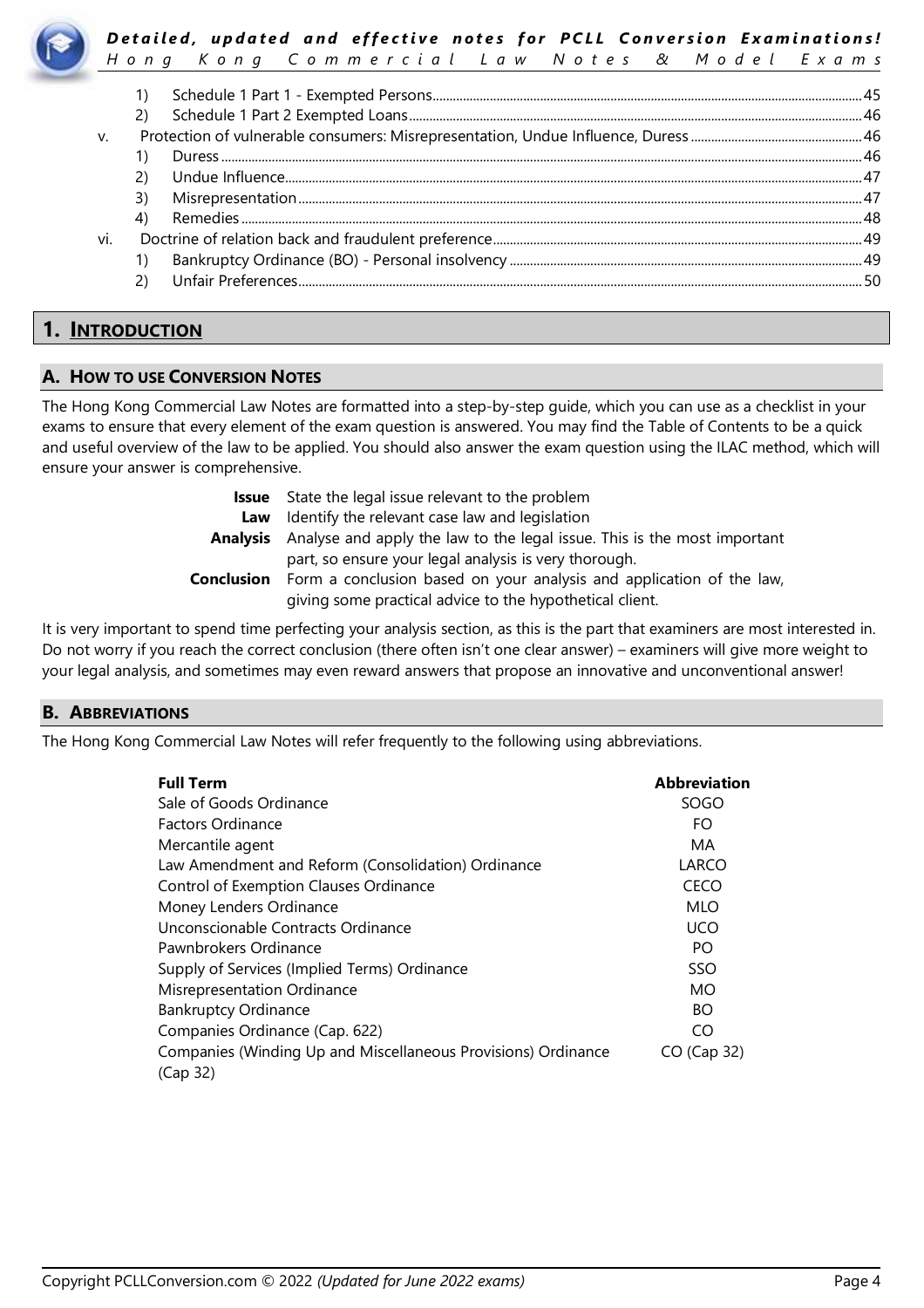

# **2. PART A: SALE AND ACQUISITION OF GOODS**

# **A. TRANSFER OF TITLE**

#### **i. NEMO DAT - "TRANSFEREE CAN NEVER GET A BETTER TITLE THAN THAT OF THE TRANSFEROR"**

 S23(1): where goods are sold by a person who is not the owner (or with consent/authority of owner), the buyer acquires no better title to the goods than the seller had, unless the owner is by his conduct precluded from denying the seller's authority to sell. (i.e. representation by the owner that the purchaser is dealing with ostensible owner or an ostensible agent.)

#### **ii. EXCEPTIONS TO NEMO DAT**

- **Estoppel**: a representation to the buyer that the seller is the owner's agent to sell the goods or a similar rep that the seller is the owner of the goods.
	- $\circ$  e.g Apparent authority / Ostensible authority= the authority of an agent as it appears to others, regardless of any limit to the agent's actual authority agreed to between principal and agent: *Metal Manufacturers v Lewis*
		- Apparent authority operates by way of estoppel; any person giving the impression that an agent has authority is estopped from denying that the agent had authority: *Roma Corp v Proved Tin*
	- o Situation:
		- 1. Owner putting the agent
			- In possession of property with consent
				- In actual possession at the time of transaction
		- 2. Representation that the agent is the owner and had authority to sell (e.g. *Lloyds & Scottish Finance v Williamson*: Lloyds did what they could to induce any person buying the car from Peerless to believe that Peerless was the owner by the authorizing Peerless to sell it as owner), and also expressly authorized the agent to sell (although later cancelled - whether sold in the ordinary course of business is irrelevant)
		- Result: s 23(1) applies  $\rightarrow$  the owner is by his conduct precluded from denying the seller's authority to sell

#### **Sale by mercantile agent** under s.3 Factors Ordinance (FO)

- $\circ$  Section 23(2) SOGO  $\rightarrow$  Nothing in SOGO shall affect the provisions of the FO.
- $\circ$  Section 2 FO: mercantile agent means a mercantile agent having, in the customary course of his business as such agent, authority to sell goods, or to consign goods for the purposes of sale, or to buy goods, or to raise money on the security of goods.
- o Requirements for this exception to apply:
	- Transaction initiated by a mercantile agent (MA)
	- MA must be in actual possession of the goods, or the document of title to the goods at the time of transaction
	- **MA must obtain possession with consent of owner**
	- MA must receive goods in capacity as MA
	- Sale must take place in ordinary course of business
	- Buyer must take goods in good faith and without notice that the sale was made without the owner's authority
- o Situation:
	- **1. Owner putting the agent** 
		- In possession of property with consent
		- In actual possession at the time of transaction
		- 2. sale took place in the ordinary course of business
	- 3. representation that the agent is the owner and had authority to sell, but never actually expressly authorized the sale (e.g. armed the seller with documents: *Eastern Distributors v Goldring)*
	- Result: Factors Ordinance 3(1) applies  $\rightarrow$  sale by mercantile agent is as valid as if expressly authorized by owner and purchaser acted in good faith!  $\rightarrow$  exception under s23(2)  $\rightarrow$  the owner is by his conduct precluded from denying the seller's authority to sell. So even if the owner sold it subsequently to a 3rd party  $\rightarrow$  3rd party had no title.

#### **iii. LEGAL AND EQUITABLE INTEREST**

- Finders have a right of possession against all but the rightful owner: *Armory v Delamirie*
- *Parker v British Airways*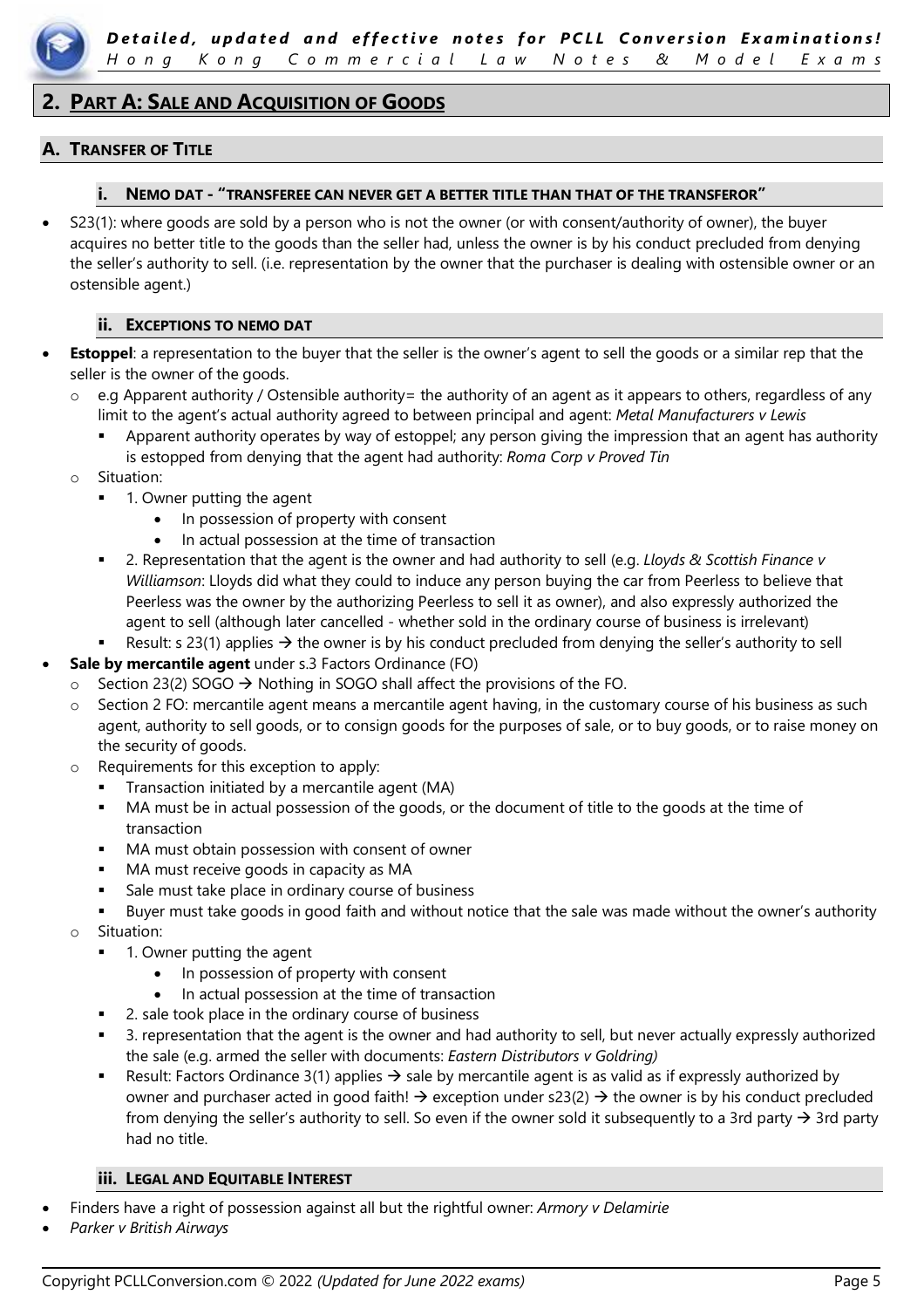

- Finder of a chattel acquires no right unless it has been abandoned or lost and he takes it into his care and control
	- Abandonment= intentional giving up or relinquishment of title manifested in some appropriate outward form of conduct.
- $\circ$  Finder has an obligation to take measures that are reasonable to acquaint the true owner.
- o Occupier of **land** has rights superior to a finder over chattels in or **attached to the land** (or attached to a building)
- o Occupier of **building** has rights superior to a finder over chattels **upon or in** (but not attached) if before the chattel is found, he has manifested an intention to exercise control over the building and things which may be in or upon it.
- *Waverley v Fletcher*
	- o Occupier of land- chattels unattached to land, must exercise control.
	- o **Only an anticipated user of the facility can claim for the goods found.** 
		- What permission was given by the occupier to the finder to be on the land? Were they doing something permitted by the occupier? If they were, then they get to keep the goods.
- *Tamworth*
	- o Analyse from perspective of spectrum or continuum- occupier's premises that are locked, and public park.
	- o However, here, the occupier let others on the property all the time so no control.
- **Other equitable interests** 
	- o The right of a buyer prior to completion
	- o A fixed or a floating charge over chattels or chose in action
	- o The interest under an equitable assignment of a chose in action
	- o A failed attempt to create legal title

#### **Legal assignments: s9 LARCO**

- "Any absolute assignment, by writing under the hand of the assignor (not purporting to be by way of charge only), of any debt or other legal chose in action, of which *express notice in writing has been given to the debtor*, trustee or other person from whom the assignor would have been entitled to receive or claim such debt or chose in action, *shall be and be deemed to have been effectual in law to pass and transfer the legal right* to such debt or chose in action from the date of such notice, and all legal and other remedies for the same, and the power to give a good discharge for the same, without the concurrence of the assignor: *Provided that if the debtor, trustee or other person liable in respect of such debt or chose in action has had notice that such assignment is disputed by the assignor* or any one claiming under him or of any other opposing or conflicting claims to such debt or chose in action, he shall be entitled to call upon the several person making claim thereto to interplead concerning the same, or he may pay the same into the court under and in conformity with the provisions of any Ordinance relating to trustees."
- o **Legal assignments** therefore require assignment of the whole (absolute); assignment to be in writing, and **notice must be given in writing** to the debtor, trustee or other person from whom the assignor would have been entitled to receive or claim debt or chose in action.
- $\circ$  Assignments which do not meet the above requirement will only take effect as 'equitable' assignments.

## **Equitable assignment:**

- o An assignment in equity can rise in the following situations:
	- a) property is legal property and either:
		- i) it is not capable of assignment at law; or
		- ii) there has been a failed attempt to assign the property at law;
	- b) property is future property (legal or equitable )
	- c) consideration has passed (legal or equitable property)
	- d) property is equitable property
- $\circ$  Equity requires an intention to assign (which depends on the circs of each individual case) and either a perfect gift (that is an out-and-out transfer) or consideration for the promise to transfer. In the case of a thing in possession, a perfect gift passes title without any need for consideration.
- $\circ$  In order to effect an assignment of an equitable interest, no particular form of words is necessary so long as the intention to assign is made clear. All that is necessary is that the debtor should be given to understand that the debt has been made over by the creditor to some third person. But no document can effect an assignment of an equitable interest unless it results in a vesting of the interest in the assignee, so that after notice of it is given to the trustee, the latter becomes a trustee of the interest for the assignee: *William Brandt's Sons v Dunlop*
- **Future Property -** Future property is only assignable in equity and only if there has been valuable consideration for the assignment: *Norman v FCT*